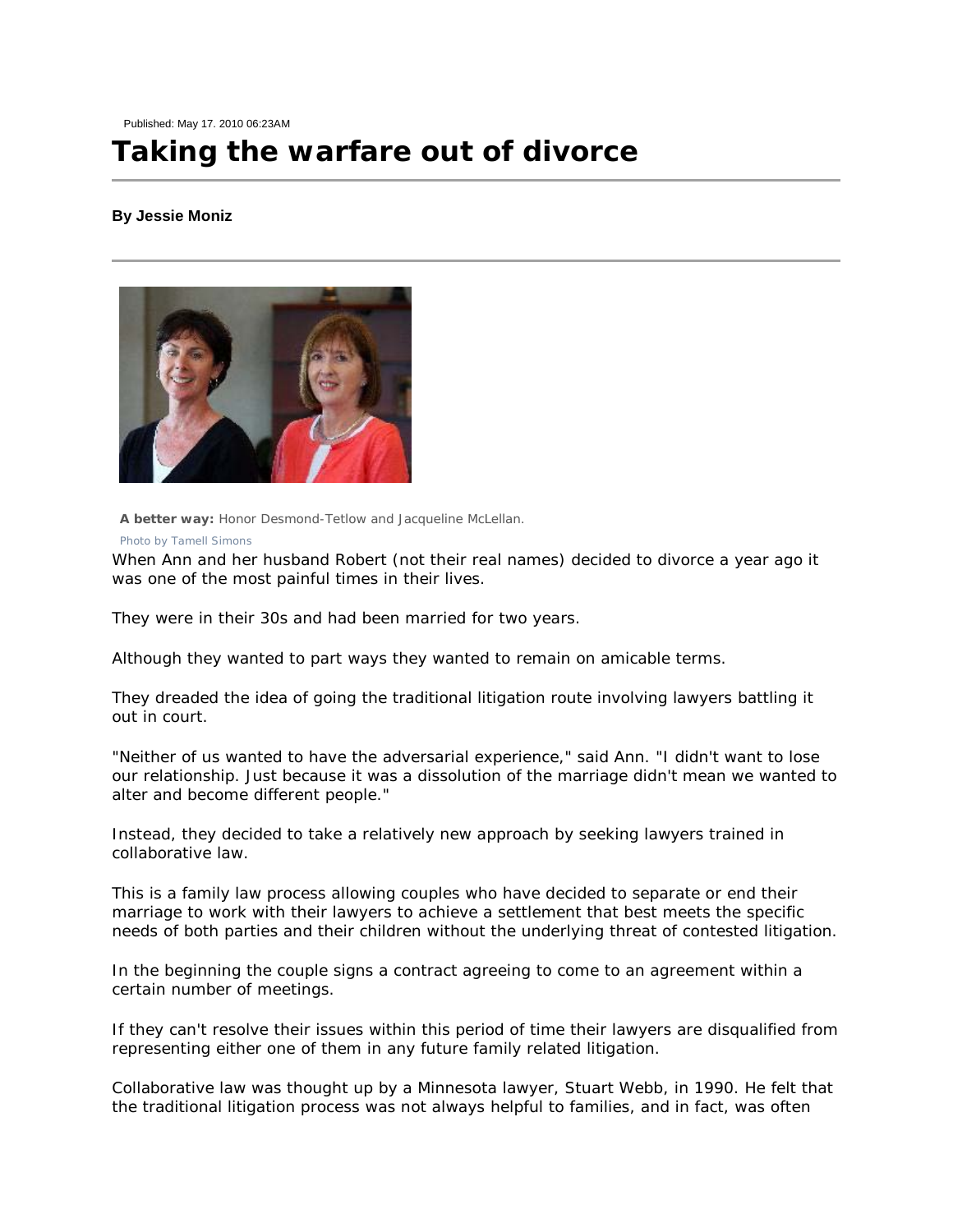damaging.

"Emotions were very intense," said Ann. "Both of us felt the need to self protect ourselves. Choosing the collaborative law approach allowed us to recognise those feelings.

"With collaborative law, you don't have to declare warfare you can still collaborate and communicate."

Today, with the divorce over, Ann said she and her former husband can have productive conversations.

"There is still a level of respect given the process we went through," she said. "I don't disrespect him from what he did through the divorce process, and I didn't feel disrespected."

The couple had no children, but Ann thought the process would be a tremendous asset to couples who had children.

"It would give people the opportunity to organise and calmly and respectfully plan their future," she said.

She said the entire process took about a year, but could have been shorter under different circumstances.

"We pretty much came to our agreement in three meetings," said Ann. "What took time with some of the legal things stipulated in the agreement."

Although she still had to go to court as a divorce petitioner, she said that side of things was perfunctory.

"Everything had been prearranged during those meetings," she said. "I showed up and the decree nisi was granted. A degree nisi tells you that the divorce is almost completed.

"There was no need for any kind of questioning by the judge because everything had been agreed upon beforehand. It was kind of a rubber stamp. It was very quick."

She said on a cost level, it was cheaper for them to go the collaborative route.

"The normal process can cost more because one person says this, and the other person says that and affidavits tend to go back and forth.

"There is a fee attached to an affidavit each time it bounces."

She said when looking at this approach, couples should consider the integrity of both parties. Both people need to be committed to the process.

"If you walk away from the process you will be starting over with other lawyers," she said. "You can't have an ulterior motive. You have to believe in the process for it to work."

One of the challenges of undergoing collaborative law in Bermuda is that there is only a handful of lawyers who are trained in it and practising it.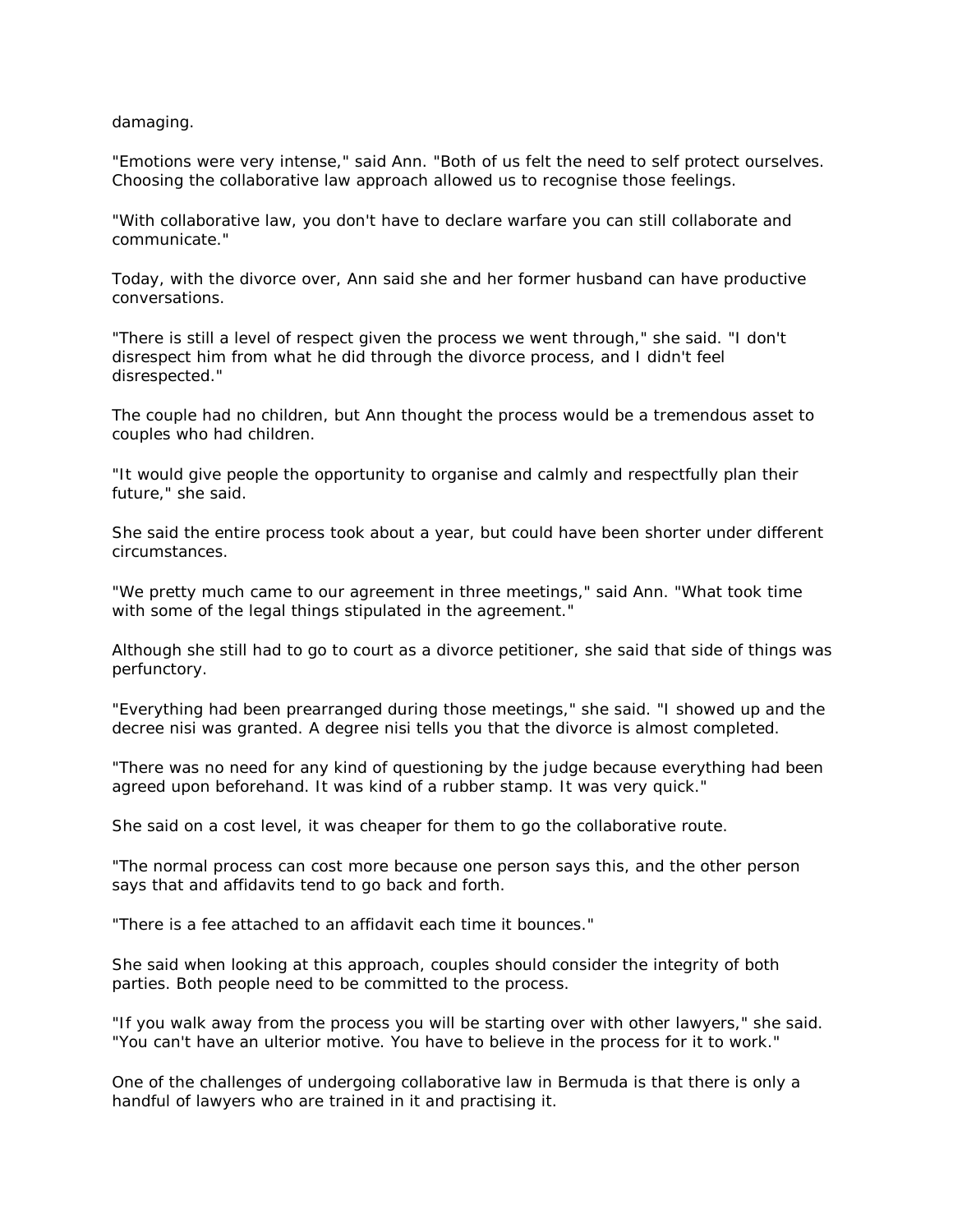Two of these lawyers are Jacqueline MacLellan, an attorney at Maclellan & Associates and Honor Desmond-Tetlow, a senior associate at Mello, Jones & Martin.

Ms MacLellan first became interested in divorce process alternatives after a chat with a marriage counsellor friend.

"A marriage counsellor came to me and said 'I do all this work trying to help these couples communicate.

"Sometimes I am not successful, but I am scared to send them to the lawyers because I know that all the work I did will be destroyed. Is there some alternative?' I said let me look into it."

Ms MacLellan first studied mediation, which is another alternative to the usual divorce route.

Mediation differs from collaborative law, in that with mediation couples each with a lawyer meet with a mediator who acts a judge figure.

She later moved more towards collaborative law.

"In collaborative law two clients meet with their lawyers present," said Ms Desmond-Tetlow. "It is a fourway meeting.

"The big difference from just having a settlement agreement is that beforehand they enter into an agreement that if matters aren't resolved in four or five meetings the lawyers will withdraw and won't continue acting for them.

"It builds up trust. People stop being afraid to say something for fear their lawyer will use it in court.

"The basis for that is that we are going into this to resolve it without using the court system and without having something drag on for years.

"They know that if no agreement is reached, everything they have disclosed will be confidential. It is a better and cheaper system for all involved."

Ms MacLellan said another benefit to the process was that the clients themselves dictated the schedule of what was discussed.

"They are the ones who come to an agreement that meets their individual needs," she said. "As opposed to having a judge who doesn't know them tell them how their future is going to evolve. It gives them control over the process. They can take as long or as little as they want. At the end of the day it is substantially cheaper than fighting it out in court."

Once the agreement is reached it becomes part of the contract between the couple which we file in court. It becomes a court order.

"Family law is so different from any other area of law because if there is children involved you have to keep dealing with each other," said Ms Desmond-Tetlow.